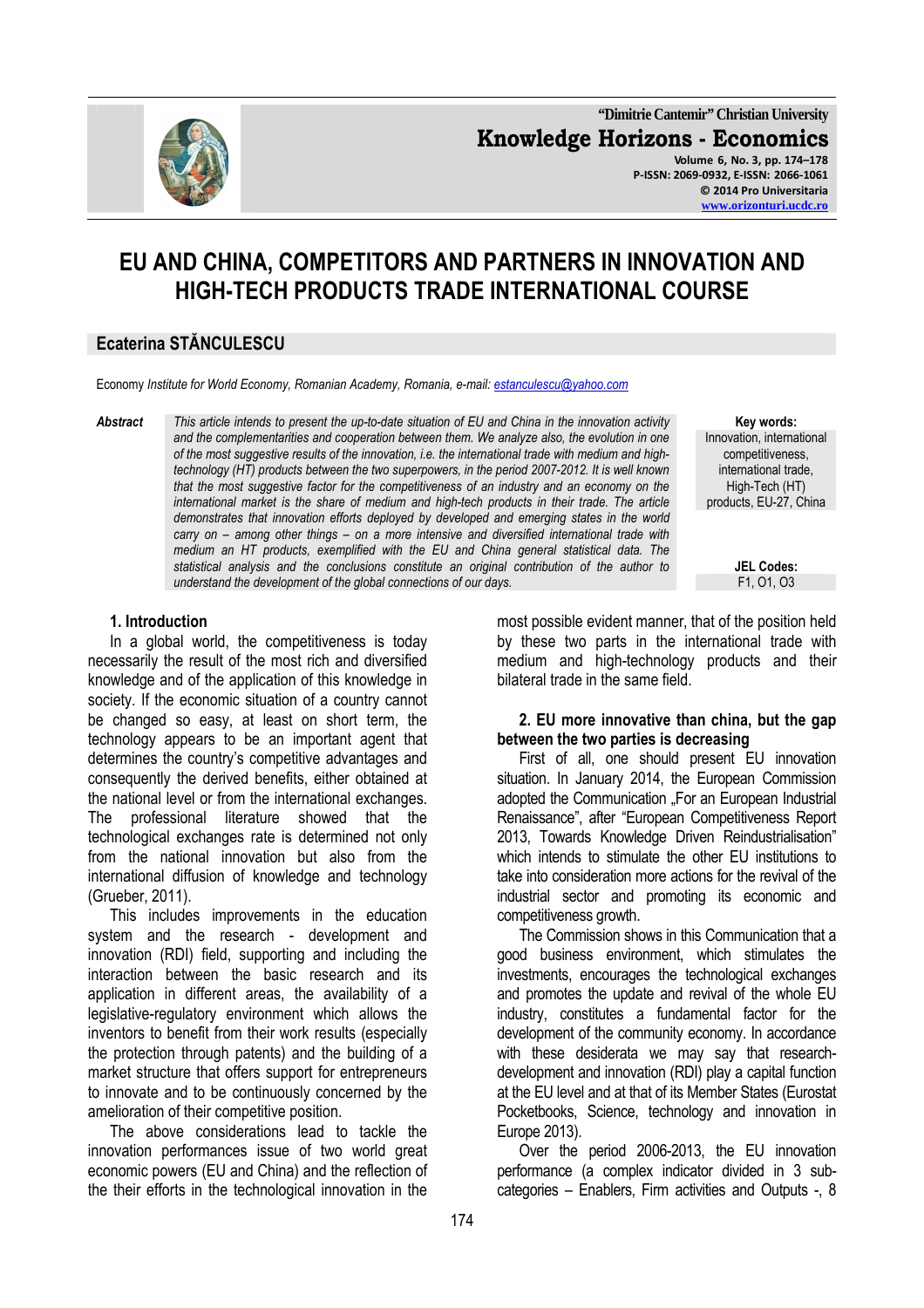sub-indicators and 25 single indicators) recorded an annual average growth rate of 1.7%. The Union officials appreciate that it is an unsatisfying result, but the increase was important for the creation and consolidation of the European Research Area, The Innovation Union (EC, State of the Innnovation Union 2012) and the preparing and implementation of "Horizon 2020", a major initiative of the EU Strategy "Europe 2020" (EC, Research and Innovation, Horizon 2020).

The best results, when one talks about the annual growth rate of the EU 8 innovation sub-indicators presented in The Innovation Scoreboard 2014, were registered by the indicators "Open, excellent and attractive systems" (4.5%), "Human resources" (2.3%), "Intellectual assets" (2.1%) and "Linkages & entrepreneurship" (1.7%). The indicators "Economic effects" (1.2%) and "Innovators" (0.7%) have presented positive but unsatisfactory annual growth rate. For "Finance and support" (-0.5%) and "Firm investments" (- 1.4%) the indicator growth rate was negative.

 The situation was not so good if we take into consideration the most representative indicator for the "Intellectual assets," that of "Patents applications", which recorded a low increasing rate.

An essential characteristic having a good impact on the EU innovation system is the greater interconnection recorded both by the Member States and on the international level. The explanation is that a multi-polar world appears, with new competitors and with much more distributed resources, which creates dependencies and imposes some measures taken by the Union political responsible factors in this respect.

At countries level, in 2013, the top performances ware recorded by Sweden, Denmark, Germany and Finland, followed by Luxembourg, the Netherlands, Belgium and UK (EU, National R&D Information services, 2013 and EU, Research and Innovation Performance in EU Member States and Associated countries, 2012). Romania, although is a modest innovator, ranked on the 26 place between the EU Member States, recording better performances as against previous year (EU Innovation Scoreboard 2013). In 2013, it is performing twice as high as both Bulgaria and Latvia, this being a quite encouraging result for our country.

The other superpower presented in this proceeding**,**  China has a worse innovation performance in relation with the EU. Its composite indicator is 44% of that of EU. but this mega country continues to reduce the gap by performing faster in innovation field and at a higher rate than the EU (EC, Innovation Scoreboard 2014).

China has worse performances for the majority of indicators from innovation sector. The weakest results were recorded by China at 10 from the 12 indicators used by the European Commission in the international comparison. Mainly, it is about "License and patent revenues from abroad", "Public-private co-publications", "International co-publications", "Patent applications" and .Tertiary education". China is outperforming the EU only on two indicators: "Doctorate graduates" (where the country is performing 31% better as a result of having 2.2 new doctorate graduates per 1,000 population aged 25- 34 as compared to 1.7 in the EU) and "R&D expenditures in the business sector" (1.82% of GDP in China compared to 1.29% in the EU). The best performances obtained by China (but inferior to those of EU) are at 5 indicators belonging to "Open, excellent and attractive research system", "Linkages & entrepreneurship", "Intellectual Assets" and "Economic Effects" (the international co-publications, public-private co-publications, PCT patents, PCT patents societal changes and license and patent revenues from abroad).

However, for 9 indicators, Chinese growth rate rose, over the period 2006-2013, and the rise was greater that in the EU case. So, we may speak about a reduction of the gap between the two great global powers, from the point of view of innovation performance.

EU and China are also partners in RDI field. Science and innovation are now on the top of the European and Chinese agendas, also at the forefront of EU 2020 strategy and the 12th Five-Year Plan, respectively, offering many opportunities to work together. In the FP7's main programme Cooperation (Delegation of the European Union to China Science, Research and Innovation: Co-operation between the European Union, Member States and China, 2012), China participated in many research and innovation fields like Information and Communication Technologies, Space, Transport etc. Within EU "Horizon 2020" (as in the past FP7) collaborations are underway between the two sides also on global challenges such as environment (climate change), new and renewable energies, and health.

Among the EU Member States which are collaborating with China in this activity, the more active are: Germany, Spain, Sweden, UK, France and Italy.

#### **3. EU and China - Competitors, but also partners, on the international market**

As the data from Table 1 show, the EU-China bilateral trade recorded an increase over the analysed period, (a remarkable 87.3% at export and 16.7% at import). Both in 2007 and in 2012, EU-China mutual trade recorded a deficit, but this deficit had a little decreasing trend (220.4 bill dollars in 2007 and 187.5 bill dollars in 2012)

It is evident that the groups 5,6,7,8 dominate the bilateral trade, namely the groups containing medium and high-tech products, this being a characteristic of research and innovation activity of the two partners (including also the multinational companies present in China).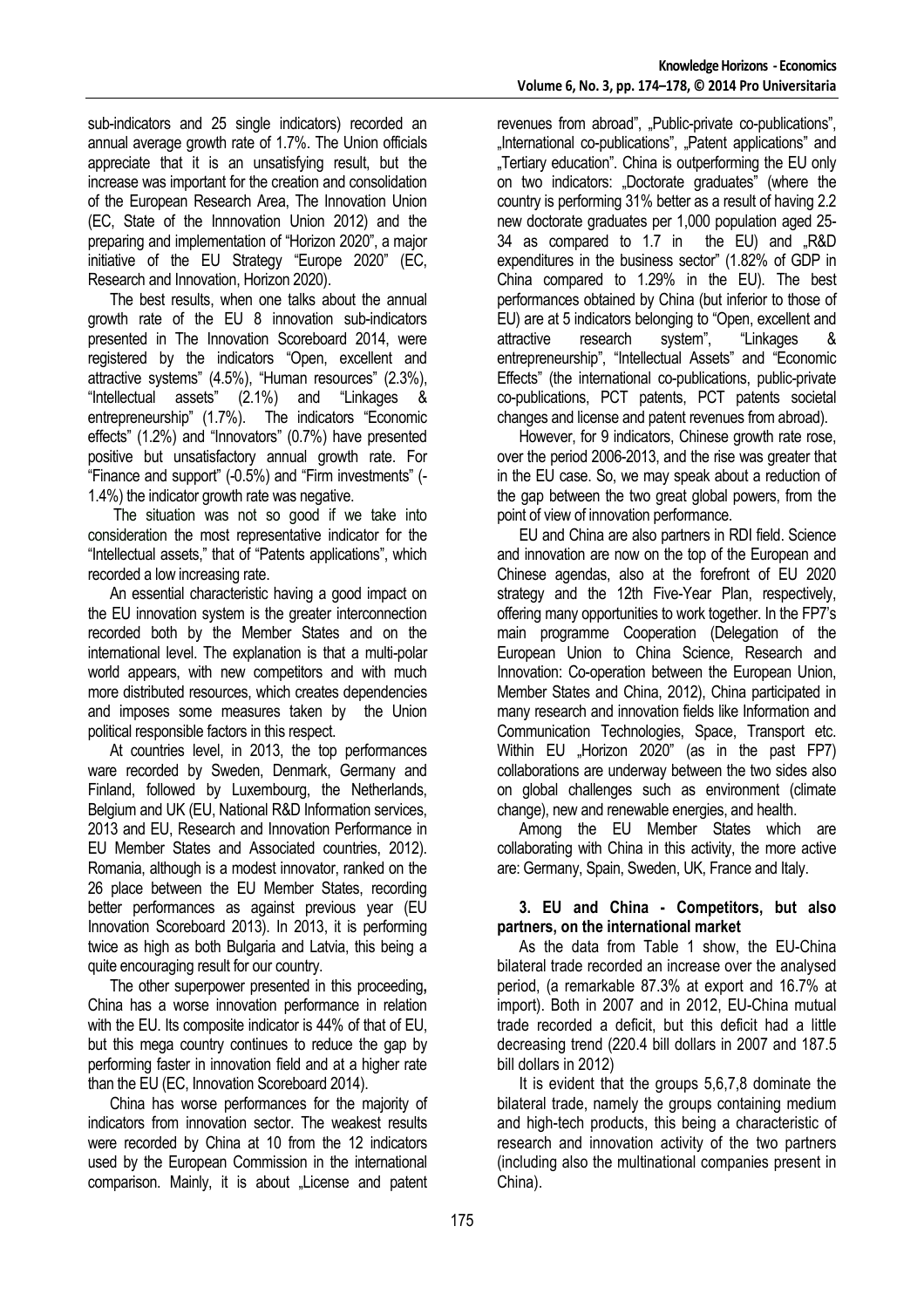#### *Table 1***.** Bilateral trade EU-27-China, in bill. dollars, 2007-2012

|                                                                                  | 2007             |                   |                  |                  |
|----------------------------------------------------------------------------------|------------------|-------------------|------------------|------------------|
| Total                                                                            | Export           | $\frac{0}{0}$     | Import           | $\frac{0}{0}$    |
|                                                                                  | 98.7             | 100               | 319.1            | 100              |
| 0 - Food and live animals                                                        | 1.1              | 1.1               | 4.5              | 1.4              |
| 1 - Beverages and tobacco                                                        | $\overline{0.5}$ | $\overline{0.5}$  | 0.1              | 0.0              |
| 2 - Crude materials,<br>inedible, except fuels                                   | 7.1              | 7.3               | 3.7              | 1.2              |
| 3 - Mineral fuels, lubricants<br>and related materials                           | $\overline{0.1}$ | $\overline{0.1}$  | 0.9              | 0.3              |
| 4 - Animal and vegetable<br>oils, fats and waxes                                 | 0.0              | 0.0               | 0.1              | 0.0              |
| 5 - Chemicals and related<br>products, n.e.s.                                    | 9.3              | 9.5               | 1.1              | $\overline{3.2}$ |
| 6 - Manufactured goods<br>classified chiefly by<br>material                      | 12.2             | 12.5              | 50.1             | 1.7              |
| 7 - Machinery and transport<br>equipment                                         | 57.3             | 58.8              | 147.1            | 46.3             |
| 8 - Miscellaneous<br>manufactured articles                                       | 6.1              | 6.3               | 99.9             | 31.4             |
| 9 - Commodities and<br>transactions not classified<br>elsewhere in the SITC      | 3.8              | 3.9               | 1.6              | $\overline{0.5}$ |
|                                                                                  |                  |                   |                  |                  |
|                                                                                  | 2012             |                   |                  |                  |
| Total                                                                            | Export           | $\frac{0}{6}$     | Import           | $\frac{1}{2}$    |
|                                                                                  | 184.9            | 100               | 372.4            | 100              |
| 0 - Food and live animals                                                        | 3.5              | 1.9               | 5.3              | 1.4              |
| 1 - Beverages and tobacco                                                        | 1.9              | 1.0               | 0.2              | 0.1              |
| 2 - Crude materials,                                                             | 12.2             | 6.6               | $\overline{3.6}$ | 1.0              |
| inedible, except fuels<br>3 - Mineral fuels, lubricants<br>and related materials | 2.5              | $\overline{1.4}$  | 0.4              | $\overline{0.1}$ |
| 4 - Animal and vegetable<br>oils, fats and waxes                                 | 0.0              | 0.0               | 0.1              | 0.0              |
| 5 - Chemicals and related<br>products, n.e.s.                                    | 2.4              | 11.0              | 16.5             | 4.4              |
| 6 - Manufactured goods<br>classified chiefly by<br>material                      | 17.5             | 9.5               | 46.2             | 12.4             |
| 7 - Machinery and transport<br>equipment                                         | 106.9            | $\overline{57.8}$ | 185.2            | 49.7             |
| 8 - Miscellaneous<br>manufactured articles                                       | 14.2             | 7.7               | 111.1            | 29.8             |

#### *Source:* United Nation Comtrade, 2014

An interesting segment in the two parties trade is that of high-tech (HT) products (see table 2). In 2007, EU-27 HT products export on international market was of 268.0 bill. dollars, while in 2012, this value attained 350.7 bill. dollars. From the point of view of China, the coresponding values were 338.4 bill. dollars and 592.2 bill. dollars (UN Comtrade, 2014).

As part of this trade, in 2007, the EU HT products export to China was of 18.3 bill. dollars and EU HT products import form China was of 80.8 bill. dollars (weights of 18.5% and, respectively, 25.3% from EU total export, respectively, import of HT products). In 2012, the EU export to China recorded 30.3 bill. dollars and the import from the same country, 111.6 bill. dollars (weights of 16.4% and, respectively, 30.0) It is evident that in spite of the values, we assisted to a decrease of export share and an increase of import share of HT products in the EU trade with China, as compared with EU total HT products trade. A great part of the respective bilateral trade is made from complementary products, belonging to the same groups.

#### *Table 2.* HT products groups as SITC rev.3

| <b>High-tech products gruops</b>                       |
|--------------------------------------------------------|
| Gr. I - Aerospace industry                             |
| [7921+7922+7923+7924+7925+79291+79293+(714-            |
| 71489-71499)+87411];                                   |
| - Gr. II - Computers - office machines                 |
| [75113+75131+75132+75134+(752-7529)+75997];            |
| Gr. III- Electronics- telecommunication                |
| [76381+76383+(764-76493-76499)+                        |
| 7722+77261+77318+77625+77627+7763+7764+7768            |
| +89879];                                               |
| - Gr. IV - Pharmaceuticals [5413+5415+5416+5421+5422]; |
| Gr. V - Scientific instruments                         |
| [774+8711+8713+8714+8719+8721+(874-87411-              |
| 8742)+88111+88121+88411+88419+89961+89963+89           |
| 966+89967];                                            |
| - Gr. VI - Electrical equipments                       |
| [77862+77863+77864+77865+77867+77868+7787+77884];      |
| - Gr. VII - Chemical industry                          |
| [52222+52223+52229+52269+525+531+57433+591];           |
| -Gr. VIII - Non-electrical equipments                  |
| [71489+71499+7187+72847+7311+73131+73135+              |
| 73142+73144+73151+73153+ (7316-73162-73166-73167-      |
| 73169)+73312+73314+73316 +7359 + 73733 +73735],        |
| - Gr. IX - Armament [891]                              |

**Source:** Eurostat, Statistics in focus 25/2009

As the Figures 1 and 3 show, the structure of EU HT products exports to China changed fairly significant between 2007 and 2012, becoming more equilibrated. The Group III - Electronicstelecommunication contracted, mainly in favour of Groups V (Scientific instruments) and VIII (Nonelectrical equipments). The Group I (Aerospace industry), a basic industry of EU economy, remained practically at the same weight (32%), in both years. Otherwise, the four products groups constitute strengths both in the EU innovation and production areas.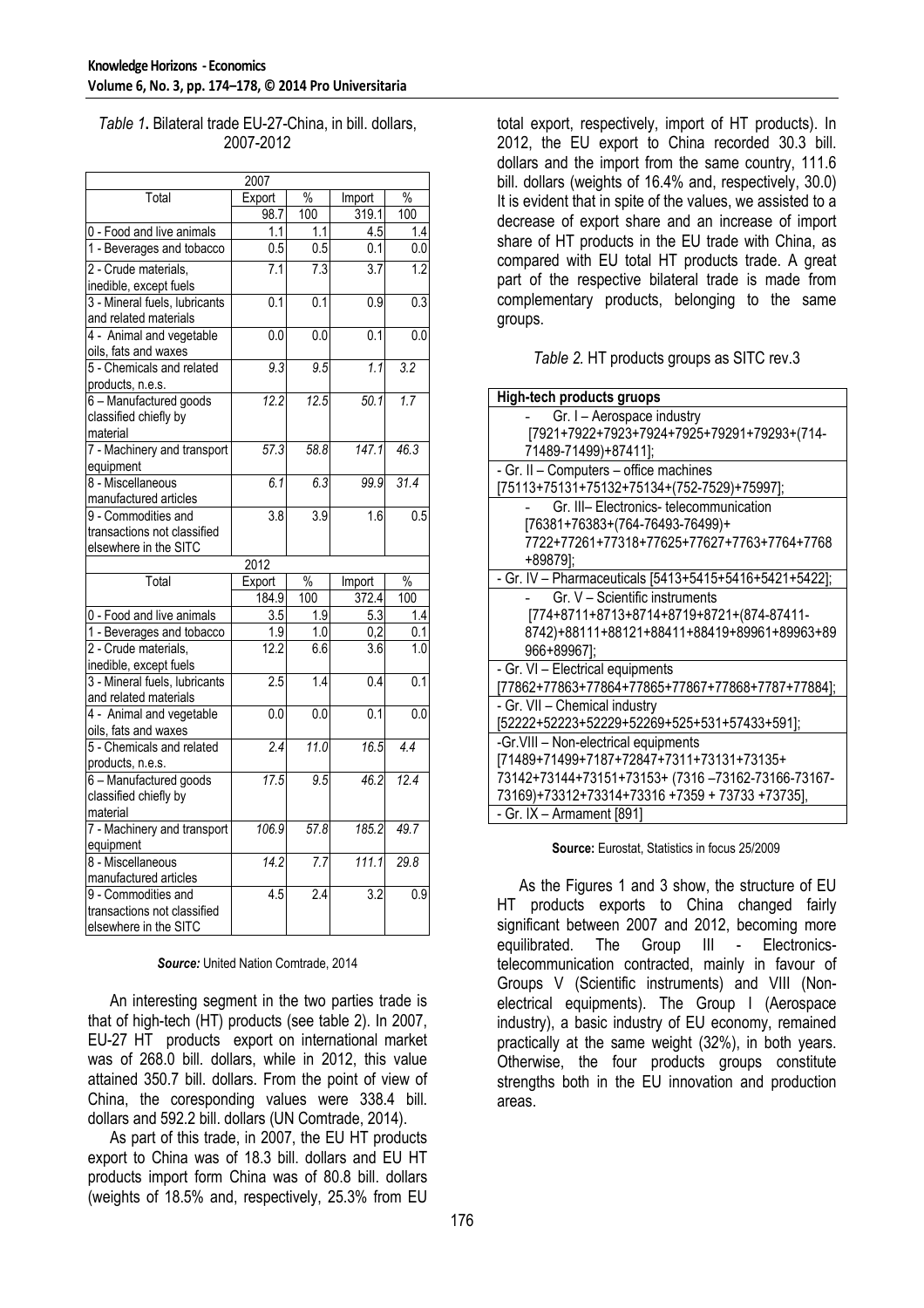



Source: United Nation Comtrade, 2014





Source: United Nation Comtrade, 2014

As from the EU HT products imports from China, they are dominated in a great proportion by the groups II (Computers – office machines) and III (Electronics telecommunication). The other 7 groups register extremely small weights, between 0% and 3%. The predominance of the two groups reflects not only the competitive superiority of Chinese products. competitive superiority of Chinese superiority based mainly in the case of Group II products on price (because a great part of them are produced in China by American, Nippon and even European companies which hold production units in China) but also a complementarity of production ranges, about which we discussed above.

The Group III, although present in a significant weight also in the EU export to China, is equally impressive in the imports originated from this country, from the same considerations as the Group II. The

presence of the two groups means a pronounced specialisation of Chinese industry on these HT products, this fact indicating also a dinamic innovation activity.





Source: United Nation Comtrade, 2014





Source: United Nation Comtrade, 2014

From the point of view of EU Member States, the greater volumes of the HT products exports to China belong to Germany, France, Sweden, the Netherlands, UK and Italy (namely those countries with a very developed industry and an active innovation activity). As to the import, there are much more European destinations with close weights in the total, because Chinese merchandises are very competitive from the point of view of price and even the least developed countries from the Central and Eastern Europe prefer to choose them instead of those coming from European countries, USA, Japan or other developed states.